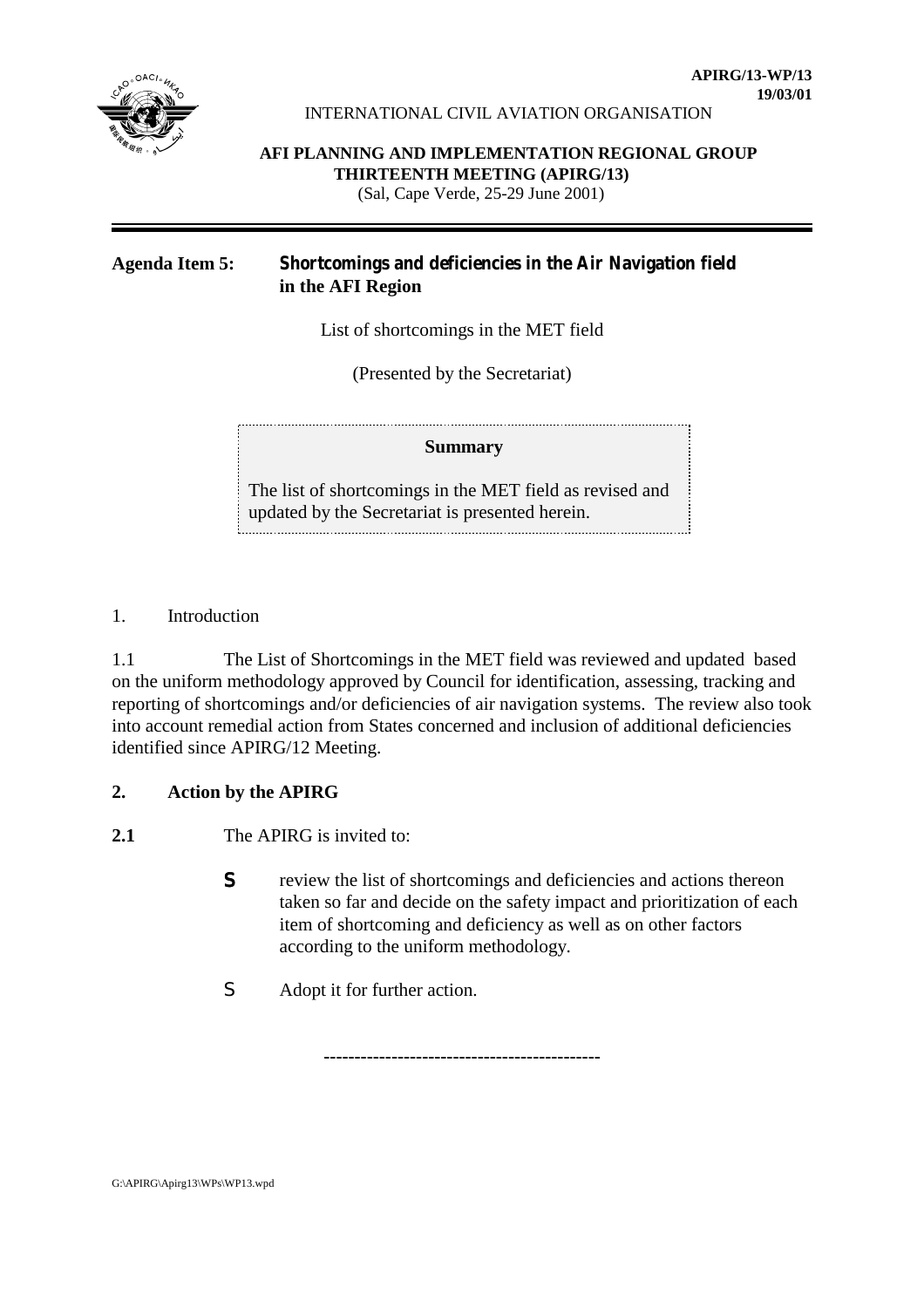# **Shortcomings/Deficiencies in the Meteorology Field (REF. Air Navigation Plan - Africa-Indian Ocean region (Doc 7474) Part IV - Meteorology (MET)**

| <b>Identification</b>                                                             |                                                       | Shortcomings/deficiencies                                                                          |                        |               |                                                                 | <b>Corrective action</b>                                                 |                                |                       |                 |
|-----------------------------------------------------------------------------------|-------------------------------------------------------|----------------------------------------------------------------------------------------------------|------------------------|---------------|-----------------------------------------------------------------|--------------------------------------------------------------------------|--------------------------------|-----------------------|-----------------|
| <b>Requirements</b>                                                               | <b>States/facilities</b>                              | <b>Description</b>                                                                                 | Date first<br>reported | <b>Status</b> | <b>Comments</b>                                                 | <b>Description</b>                                                       | <b>Executing</b><br>body       | Date of<br>completion | <b>Priority</b> |
| $\mathbf{1}$                                                                      | $\overline{2}$                                        | $\overline{3}$                                                                                     | 4                      | 5             | 6                                                               | $\overline{7}$                                                           | 8                              | 9                     | 10              |
| <b>Implementation of MET</b><br>facilities and services - AFI/7<br>Rec. 14/10     | Angola/Luanda 4<br>de Fevereiro                       | <b>Exchange of</b><br><b>OPMET</b><br>deficient -<br><b>Problems</b> of<br>institutional<br>aspect | 1996                   | $\mathbf{ID}$ | <b>Advice given</b><br>through<br>correspondence<br>and mission | <b>Reorganize MET</b><br><b>Services for</b><br>autonomous<br>management | Angola                         |                       | $\mathbf{U}$    |
| <b>Implementation of aero-autical</b><br><b>MET offices - AFI/7 Rec.</b><br>14/11 | Burundi/<br><b>Bujumbura</b>                          | <b>Inadequate</b><br>staffing                                                                      | 1990                   | ID            | Advice given<br>through<br>correspondence<br>and mission        | <b>Training of</b><br><b>Forecasters</b>                                 | <b>Burundi</b>                 |                       | B               |
| <b>Implementation of MET</b><br>facilities and services - AFI/7<br>Rec. 14/10     | <b>Democratic Rep. of</b><br>Congo/<br>Kinshasa Njili | <b>Irregular</b><br><b>OPMET</b> data                                                              | 1992                   | ID            | <b>Advice through</b><br>correspondence                         | <b>Installation of</b><br>reliable telecom.<br>link                      | D. Rep. of<br>Congo            |                       | B               |
| <b>Implementation of aero-autical</b><br><b>MET offices - AFI/7 Rec.</b><br>14/11 | <b>Equatorial</b><br>Guinea/Malabo                    | <b>Inadequate</b><br>staffing                                                                      | 1995                   | ID            | Advice given<br>through<br>correspondence<br>and mission        | <b>Training of MET</b><br>personnel                                      | <b>Equatorial</b><br>Guinea    |                       | B               |
| <b>Implementation of MET</b><br>facilities and services - AFI/7<br>Rec. 14/10     | The Gambia/<br><b>Banjul - Yundum</b><br>Intl.        | Wind<br>measurement<br>unreliable                                                                  | 1994                   | ID            | <b>Advice given</b><br>through<br>correspondence                | <b>Installation of</b><br>reliable wind<br>equipment                     | The<br>Gambia                  |                       | A               |
| <b>Implementation of MET</b><br>facilities and services - AFI/7<br>Rec. 14/10     | Guinea Bissau/<br><b>Bissau Osvaldo V.</b>            | <b>Trend type</b><br>landing fore-<br>casts not<br>issued                                          | 1995                   | NI            | <b>Advice given</b><br>through<br>correspondence                | <b>Forecast unit to</b><br>issue Trend type<br>landing forecasts         | <b>Guinea</b><br><b>Bissau</b> |                       | B               |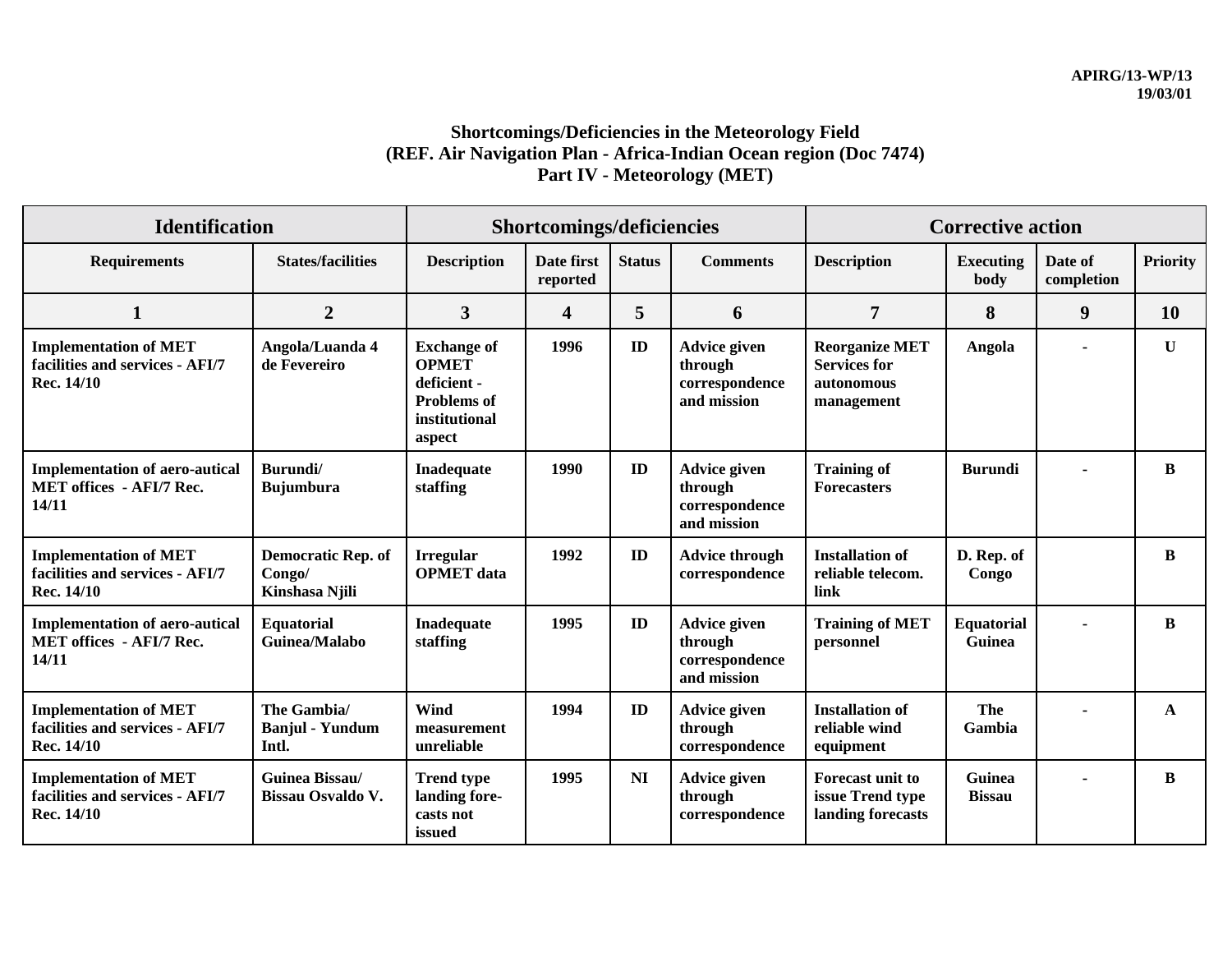#### **APIRG/13-WP/13 19/03/01**

| <b>Identification</b>                                                                                                                           |                                           | Shortcomings/deficiencies                                                        |                         |               |                                                          | <b>Corrective action</b>                                                                     |                          |                       |                 |
|-------------------------------------------------------------------------------------------------------------------------------------------------|-------------------------------------------|----------------------------------------------------------------------------------|-------------------------|---------------|----------------------------------------------------------|----------------------------------------------------------------------------------------------|--------------------------|-----------------------|-----------------|
| <b>Requirements</b>                                                                                                                             | <b>States/facilities</b>                  | <b>Description</b>                                                               | Date first<br>reported  | <b>Status</b> | <b>Comments</b>                                          | <b>Description</b>                                                                           | <b>Executing</b><br>body | Date of<br>completion | <b>Priority</b> |
| $\mathbf{1}$                                                                                                                                    | $\overline{2}$                            | $\overline{3}$                                                                   | $\overline{\mathbf{4}}$ | 5             | 6                                                        | $\overline{7}$                                                                               | 8                        | $\boldsymbol{9}$      | 10              |
| <b>Implementation of MET</b><br>facilities and services AFI/7<br>Rec.14/10                                                                      | Lesotho/<br><b>Maseru</b><br>Moshoeshoe 1 | 1) Siting of the<br>observatory in<br>an unsuitable<br>location                  | 1993                    | ID            | <b>Advice given</b><br>through missions                  | <b>Identify</b> a<br>suitable location                                                       | Lesotho                  | ä,                    | $\mathbf{U}$    |
|                                                                                                                                                 |                                           | 2)<br>Anemometer<br>on RWY 04<br>has been<br>unserviceable<br>for many<br>months | 1997                    | ID            | <b>Advice given</b><br>through missions                  | <b>Instal a new</b><br>sensor with<br>displays at<br>appropriate ATC<br>and MET<br>positions | Lesotho                  |                       | $\mathbf{U}$    |
| <b>Implementation of MET</b><br>facilities and services -<br><b>Implementation of</b><br>aeronautical MET offices<br>AFI/7 Rec. 14/10 and 14/11 | Liberia/<br><b>Roberts Intl.</b>          | 1) Assistance<br>to operators<br>and crew<br>members<br>deficient                | 2000                    | ID            | Advice given to<br>authorities                           | <b>Adequate</b><br>equipment                                                                 | Liberia                  |                       | $\mathbf U$     |
|                                                                                                                                                 |                                           | 2) inadequate<br>staffing                                                        | 2000                    | ID            | Advice given to<br>authorities                           | <b>Training of</b><br>forecasters                                                            | Liberia                  |                       | U               |
| <b>Implementation of MET</b><br>facilities and services - AFI/7<br>Rec. 14/10                                                                   | Malawi/<br><b>Lilongwe Intl.</b>          | <b>Irregular</b><br><b>OPMET</b> data                                            | 1992                    | ID            | Advice through<br>correspondence                         | <b>Installation of</b><br>reliable telecom.<br>link                                          | <b>Malawi</b>            | ä,                    | $\bf{B}$        |
| <b>Implementation of MET</b><br>facilities and services - AFI/7<br>Rec. 14/10                                                                   | <b>Kano MA</b>                            | <b>Provision of</b><br><b>MET</b> data to<br><b>ATS</b> deficient                | 1996                    | ID            | Advice given<br>through<br>correspondence<br>and mission | <b>Better display</b><br>system of MET<br>data to ATS units                                  | <b>Nigeria</b>           | 2001                  | $\bf{B}$        |
| <b>Implementation of</b><br>aeronautical MET offices<br><b>AFI/7 Rec.14/11</b>                                                                  | Rwanda/Kigali<br>G.K.                     | Inadequate<br>staffing                                                           | 1994                    | ID            | <b>TC Project</b><br><b>RWA/87/006</b>                   | <b>Further training</b><br>is needed                                                         | $UN -$<br><b>Rwanda</b>  |                       | B               |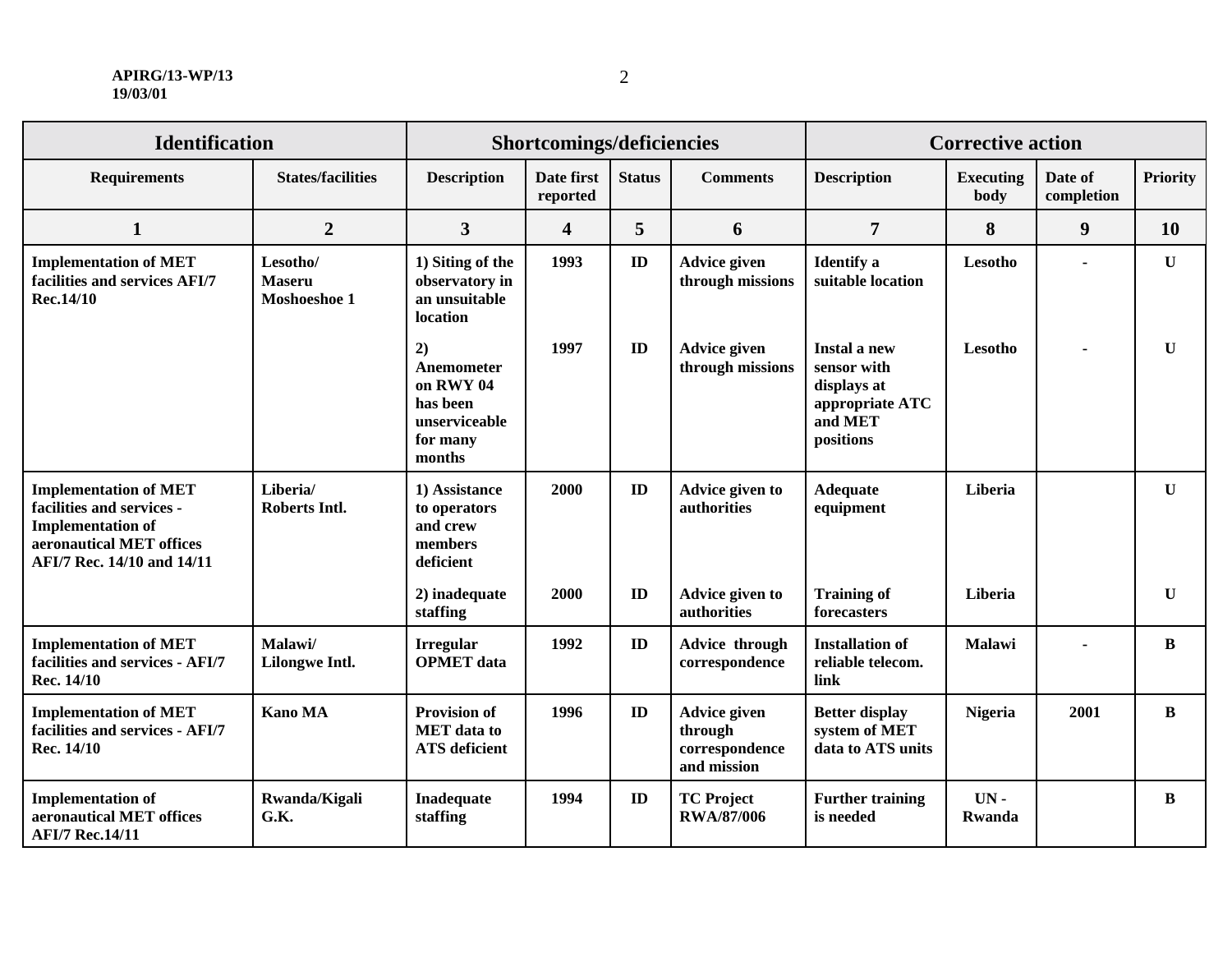| <b>Identification</b>                                                                                                                                                 |                                                  | Shortcomings/deficiencies                                                   |                        |               |                                           | <b>Corrective action</b>                                                                    |                                  |                       |                 |
|-----------------------------------------------------------------------------------------------------------------------------------------------------------------------|--------------------------------------------------|-----------------------------------------------------------------------------|------------------------|---------------|-------------------------------------------|---------------------------------------------------------------------------------------------|----------------------------------|-----------------------|-----------------|
| <b>Requirements</b>                                                                                                                                                   | <b>States/facilities</b>                         | <b>Description</b>                                                          | Date first<br>reported | <b>Status</b> | <b>Comments</b>                           | <b>Description</b>                                                                          | <b>Executing</b><br>body         | Date of<br>completion | <b>Priority</b> |
| л                                                                                                                                                                     | $\overline{2}$                                   | $\overline{\mathbf{3}}$                                                     | 4                      | 5             | 6                                         | 7                                                                                           | 8                                | 9                     | <b>10</b>       |
| <b>Implementation of MET</b><br>facilities and services.<br><b>Implementation of</b><br>aeronautical MET offices<br><b>AFI/7 Rec. 14/10</b><br><b>AFI/7 Rec.14/11</b> | Sao Tomé &<br>Principe/<br>Sao Tomé              | <b>Irregular</b><br><b>OPMET</b> data<br>inadequate<br>staffing             | 1991                   | ID            | Advice given<br>through<br>correspondence | <b>Installation of</b><br>reliable telecom.<br>link. Training of<br><b>MET</b> personnel    | <b>Sao Tome</b><br>&<br>Principe |                       | B               |
| <b>Implementation of MET</b><br>facilities and services - AFI/7<br>Rec. 14/10                                                                                         | <b>Sierra Leone/Lungi</b><br>Airport             | Data from<br><b>basic MET</b><br>equipment<br>unreliable                    | 1994                   | ID            | Advice given<br>through<br>correspondence | <b>Installation of</b><br>reliable MET<br>basic equipment                                   | <b>Sierra</b><br>Leone           |                       | <sub>R</sub>    |
| <b>Implementation of MET</b><br>facilities and services AFI/7<br><b>Rec.14/10</b>                                                                                     | Swaziland/<br><b>Manzini Matsapha</b><br>Airport | wind sensor<br>height about<br>30 meters<br>above<br>aerodrome<br>elevation | 1993                   | ID            | Advice given<br>through missions          | Lower the height<br>of the wind<br>sensor to<br>recommended<br><b>WMO/ICAO</b><br>standards | <b>Swaziland</b>                 |                       | A               |